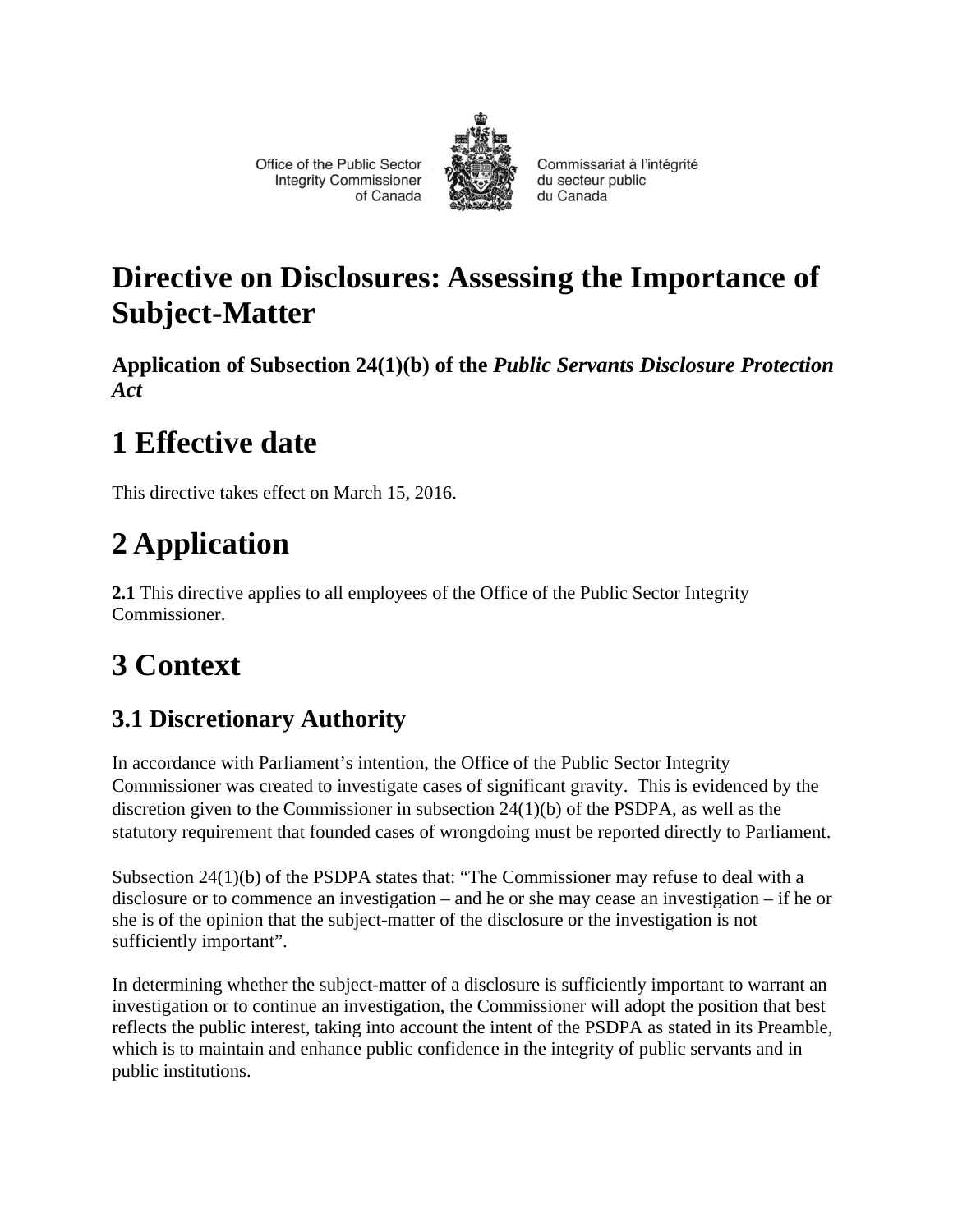### **4 Directive Statement**

### **4.1 Objective**

The objectives of this directive are to:

- Support the decision-making process within the Office of the Public Sector Integrity Commissioner of Canada by bringing clarity and ensuring consistency in the application of subsection 24(1)(b) of the *Public Servants Disclosure Protection Act;*
- Support the disclosure management function in meeting standards of timeliness while maintaining rigour; and
- Increase transparency around the decision-making process.

#### **4.2 Expected results**

The expected results of this policy are:

- The consistent application and documentation of decisions under subsection 24.1(b) of the PSDPA;
- A disclosure management function that is timely, rigorous and accessible; and
- A fair, clear, transparent decision-making process.

## **5 Requirements**

#### **5.1 Not Sufficiently Important**

In determining whether to refuse to deal with a disclosure or to cease an investigation on the basis that the subject matter is not sufficiently important, the following criteria may be considered:

- The dollar value;
- The level of authority and function of the alleged wrongdoer;
- Whether it is an isolated incident;
- The potential impact of the alleged wrongdoing; and
- Whether the confidence in the integrity of the public servant in question and his/her employer (organization) is adversely affected.

## **6 Enquiries**

For enquiries related to this directive, contact the Office of the Public Sector Integrity Commissioner.

Tel.: 613-941-6400 Toll Free: 1-866-941-6400